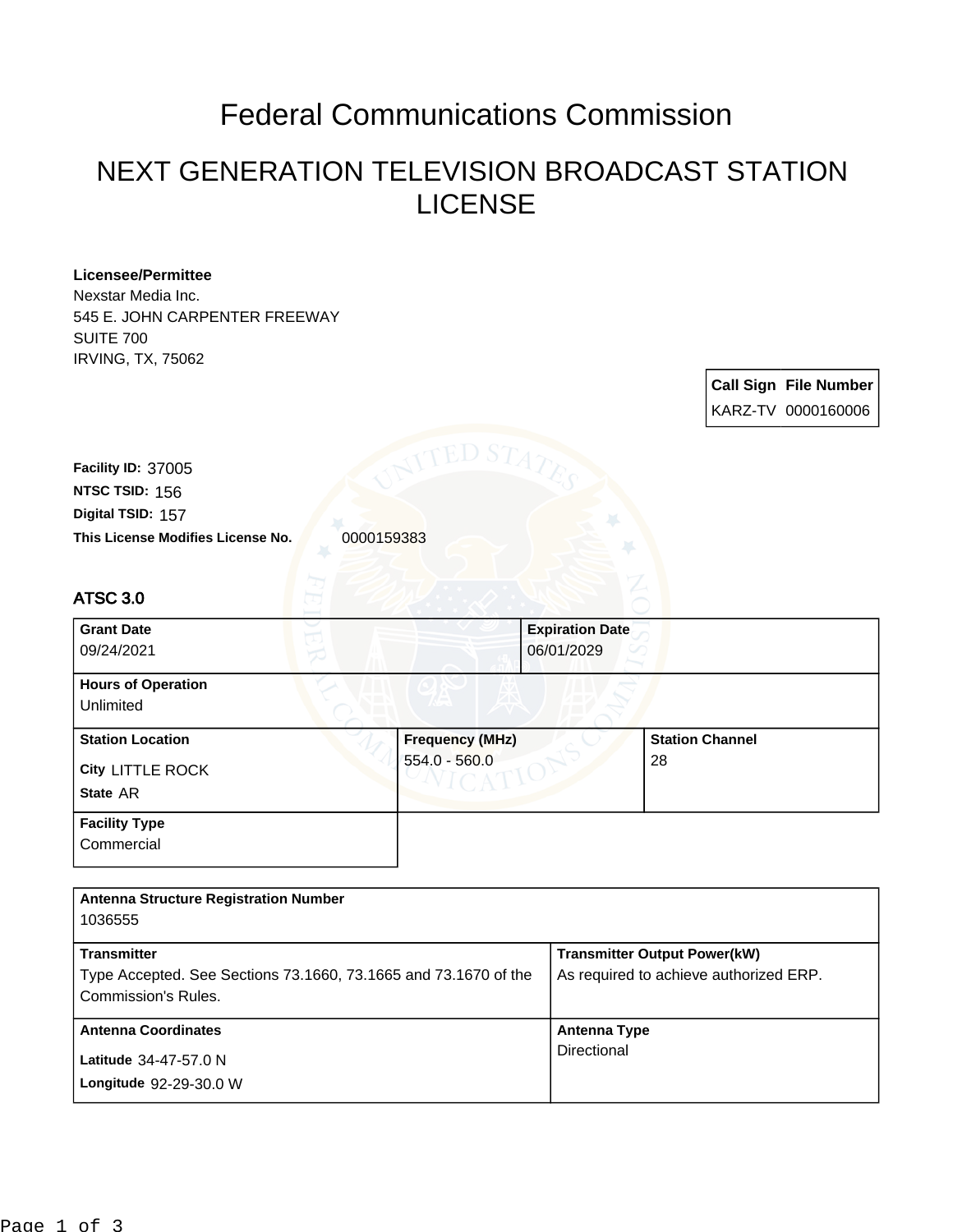| <b>Description of Antenna</b>                                   |                                                   |
|-----------------------------------------------------------------|---------------------------------------------------|
| <b>Make Dielectric</b>                                          |                                                   |
| Model TFU-29JTH/VP-R O6SP                                       |                                                   |
| Antenna Beam Tilt (Degrees Electrical)                          | Antenna Beam Tilt (Degrees Mechanical @           |
| 1.50                                                            | <b>Degrees Azimuth)</b>                           |
|                                                                 | 0.35@80                                           |
| <b>Major Lobe Directions</b>                                    | <b>Maximum Effective Radiated Power (Average)</b> |
| 165.0                                                           | 340 kW                                            |
|                                                                 | 25.31 DBK                                         |
| <b>Height of Radiated Center Above Ground (Meters)</b>          | Height of Radiated Center Above Mean Sea          |
| 372.6                                                           | Level (Meters)                                    |
|                                                                 | 663.6                                             |
| <b>Height of Radiated Center Above Average Terrain (Meters)</b> | <b>Overall Height of Antenna Structure Above</b>  |
| 538.3                                                           | <b>Ground (Meters)</b>                            |
|                                                                 | See the registration for this antenna structure.  |
|                                                                 |                                                   |

| <b>Waivers/Special Conditions</b>            |                        |                                      |                        |         |                                |
|----------------------------------------------|------------------------|--------------------------------------|------------------------|---------|--------------------------------|
| <b>ATSC 1.0</b>                              |                        |                                      |                        | KLRT-TV | Call Sign Facility ID<br>11951 |
| <b>Grant Date</b><br>06/22/2021              |                        | <b>Expiration Date</b><br>06/01/2029 |                        |         |                                |
| <b>Hours of Operation</b><br>Unlimited       |                        |                                      |                        |         |                                |
| <b>Station Location</b>                      | <b>Frequency (MHz)</b> |                                      | <b>Station Channel</b> |         |                                |
| City LITTLE ROCK                             | 566.0 - 572.0          |                                      | 30                     |         |                                |
| State AR                                     |                        |                                      |                        |         |                                |
| <b>Facility Type</b><br>Commercial           |                        |                                      |                        |         |                                |
| <b>Antenna Structure Registration Number</b> |                        |                                      |                        |         |                                |

| Antenna Structure Registration Number<br>1036555                                      |                                                                               |
|---------------------------------------------------------------------------------------|-------------------------------------------------------------------------------|
| <b>Transmitter</b><br>Type Accepted. See Sections 73.1660, 73.1665 and 73.1670 of the | <b>Transmitter Output Power(kW)</b><br>As required to achieve authorized ERP. |
| <b>Commission's Rules.</b>                                                            |                                                                               |